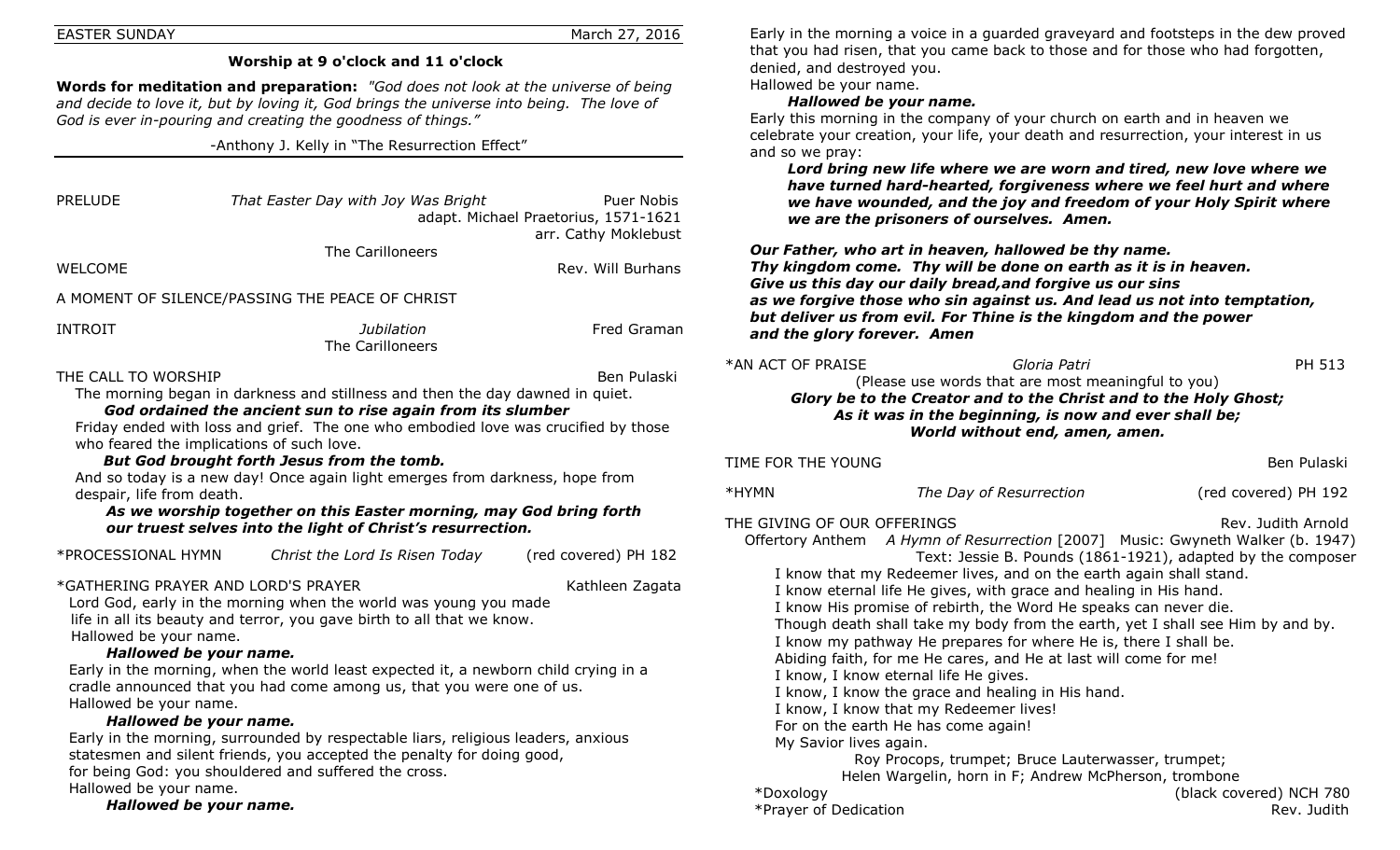SCRIPTURE Luke 24:1-12

SERMON **Rev. Judith (9am) Rev. Will (11am)** 

ANTHEM *A Hymn of Glory Let Us Sing* David Ashley White (b. 1944) Based on the tune DEO GRACIAS, 15<sup>th</sup> cent. Text: The Venerable Bede (673-735)

A hymn of glory let us sing, new hymns through out the world shall ring; By a new way none ever trod Christ take his place the throne of God! Alleluia!

You are a present joy, O Lord; you will be ever our reward;

And great the light in you we see to guide us to eternity.

O risen Christ, ascended Lord, all praise to you let earth accord, Who are, while endless ages run, with Maker and with spirit one.

Alleluia!

PASTORAL PRAYER **Rev. Will (9am) Rev. Judith (11am)** 

\*RECESSIONAL HYMN *Come, Ye Faithful, Raise the Strain* (red covered) PH 185 (Those wishing to join the choir for the Hallelujah Chorus please come forward during the singing of this hymn)

\*COMMISSION AND BENEDICTION (Please remain standing)

CHORAL RESPONSE "Hallelujah*"* from *Messiah* Georg Frideric Handel (1685-1759)

POSTLUDE *Sonata (Op. 65, #1) - Allegro assai vivace* Felix Mendelssohn (1809-47)

\*Those who are able please stand Head-sets for the hearing impaired & Large Print Bulletins are available from the Deacons.

**AN EASTER TRADITION:** Can you please help us deliver Easter Plants to church members living nearby? This simple act of Christian love is our tradition and a teachable moment for families. Plants are available at the conclusion of the Hallelujah response at both services. Thanks ~the Flower Committee

#### **THE FIRST CONGREGATIONAL CHURCH IN WINCHESTER, UCC** 21 Church Street Winchester, MA 01890 781-729-9180 *An Open and Affirming Congregation* The Congregation, Ministers To The World Rev. Will Burhans, Lead Pastor Rev. Ms. Judith B. Arnold, Associate Pastor Ms. Kathleen Zagata, RN, MS, CS, Minister of Cong'l Health & Wellness Ms. Jane Ring Frank, Minister of Music & Worship Arts Mr. Benjamin Pulaski, Minister of Christian Faith Formation Mr. Jeffrey Mead, Organist Mr. Bradley Ross, Sexton Ms. Sarah Marino, Office Manager Mr. Tyler Campbell, Assistant Sexton Rev. Dr. Kenneth Orth, Pastoral Counselor (Affiliate) Websites: FCCW [www.fcc-winchester.org;](http://www.fcc-winchester.org/) MA Conference [www.macucc.org](http://www.macucc.org/);Nat'l UCC [www.ucc.org](http://www.ucc.org/)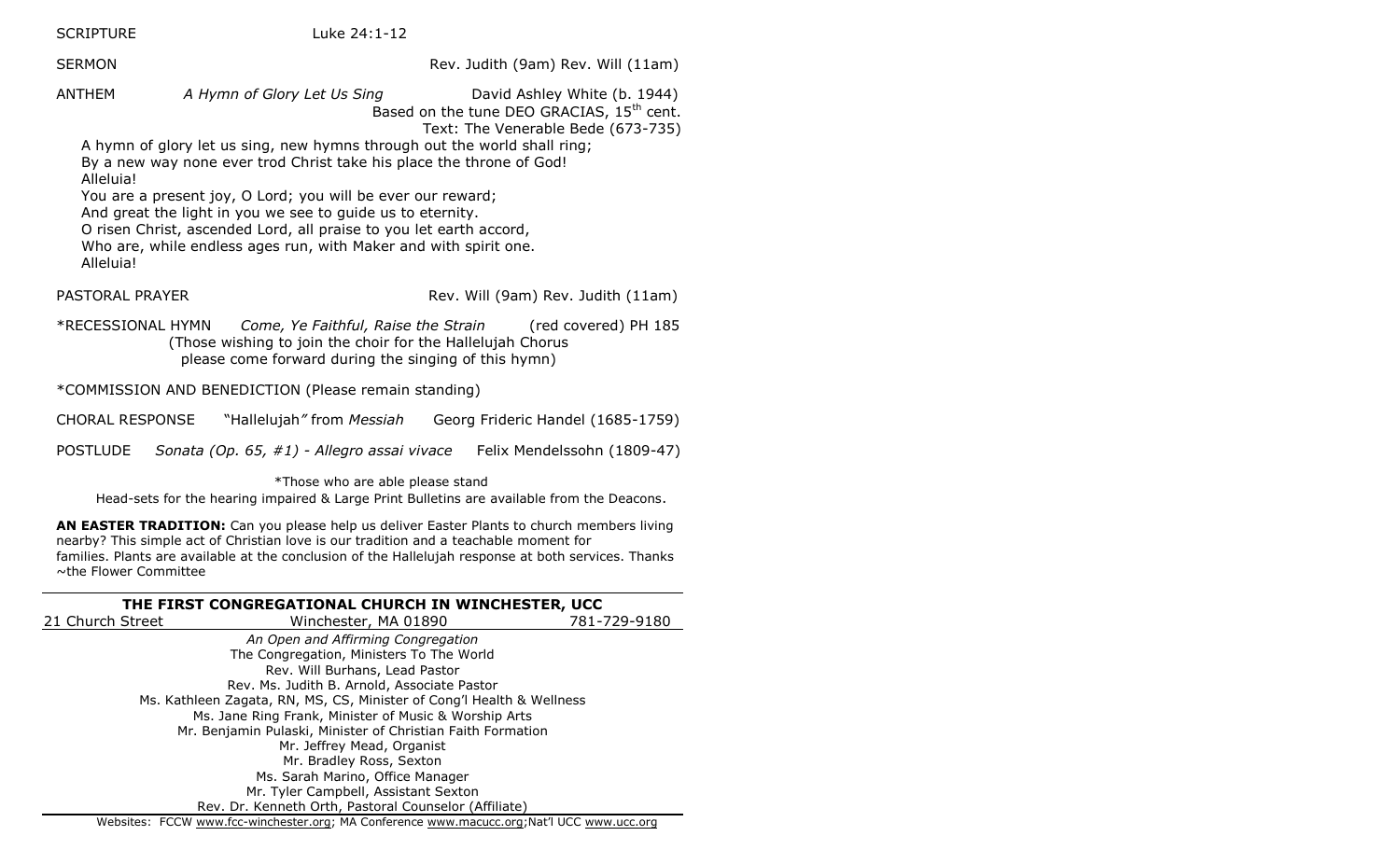EASTER LILIES

### WHICH GLORIFY OUR SANCTUARY ARE GIVEN TO THE GLORY OF GOD AND IN *LOVING MEMORY OF*:

Elizabeth & Howard Bauman by the Roger Bauman family

Dr. Roger A. Bauman by the Roger Bauman family

Richard P. Carbone Sr. by Heather, Richard, Jessica & Monica Carbone

Courtney A. Crandall by his family

John H. Delandis and William & Lois Rinn by Bill, Barbara, & Alexa Rinn

**Joe & Gaby Forzese** by Rick Forzese & Julianne Zimmerman

Peter French by the French family

Theo Green by Fred and family

Otto & Pauline Lang by the Roger Bauman family

Christine MacFarlane by the Skinner family

Grandparents Joe & Dorris McPherson and Tom & Carolyn Grosvenor by their grandchildren Cam and Drew McPherson

Our parents by Steve and Marjorie Moore

Mathew J. Navien and Charles F. Navien by their loving family

Our Parents and Our Friends by Ken Orth & George Paolucci

George & Helen Osgood, Mary & Richard Osgood by Richard Osgood, Jr. & Alice Osgood

Althea Pechenik and Sadie Cantella by the Campbell-Pechenik family

Irene & Bradley Roberts and Barbara & Kent Ellis by the Roberts family

Myron Blasi and Donald Rohall, fathers of Alex and Steve Rohall

Ann Russell by Ann's Family

Edna Ibsen Schow by The Skinner Family

Rev. William Skinner By The Skinner Family

Francis T. Skinner By The Skinner Family

Roger & Julia Smith by Rick Forzese & Julianne Zimmerman

Elton & Virginia Smith by Rick Forzese & Julianne Zimmerman

Ralph W. and Christopher W. Stone by their family

Marilyn White by Janet Hall

Frank Wilson by Jennifer & John Wilson

Clifford Sr., Anita, Clifford Jr. and Bradford Witham by Heather, Richard, Jessica & Monica Carbone

Marian Wood by the Sansom family

# Easter LILIES

### WHICH GLORIFY OUR SANCTUARY ARE GIVEN TO THE GLORY OF GOD AND IN HONOR of:

**Gay Williams,** by Sarah Marino

THANK YOU to all who donated flowers to decorate the sanctuary today. They are truly symbols of resurrection joy.

#### Youth Hosted Pancake Breakfast and Fellowship

#### Today at 9:45

We invite you all downstairs to Chidley Hall, between the two services today. All are welcome to join us. Proceeds support the youth mission trip to Pennsylvania next month.